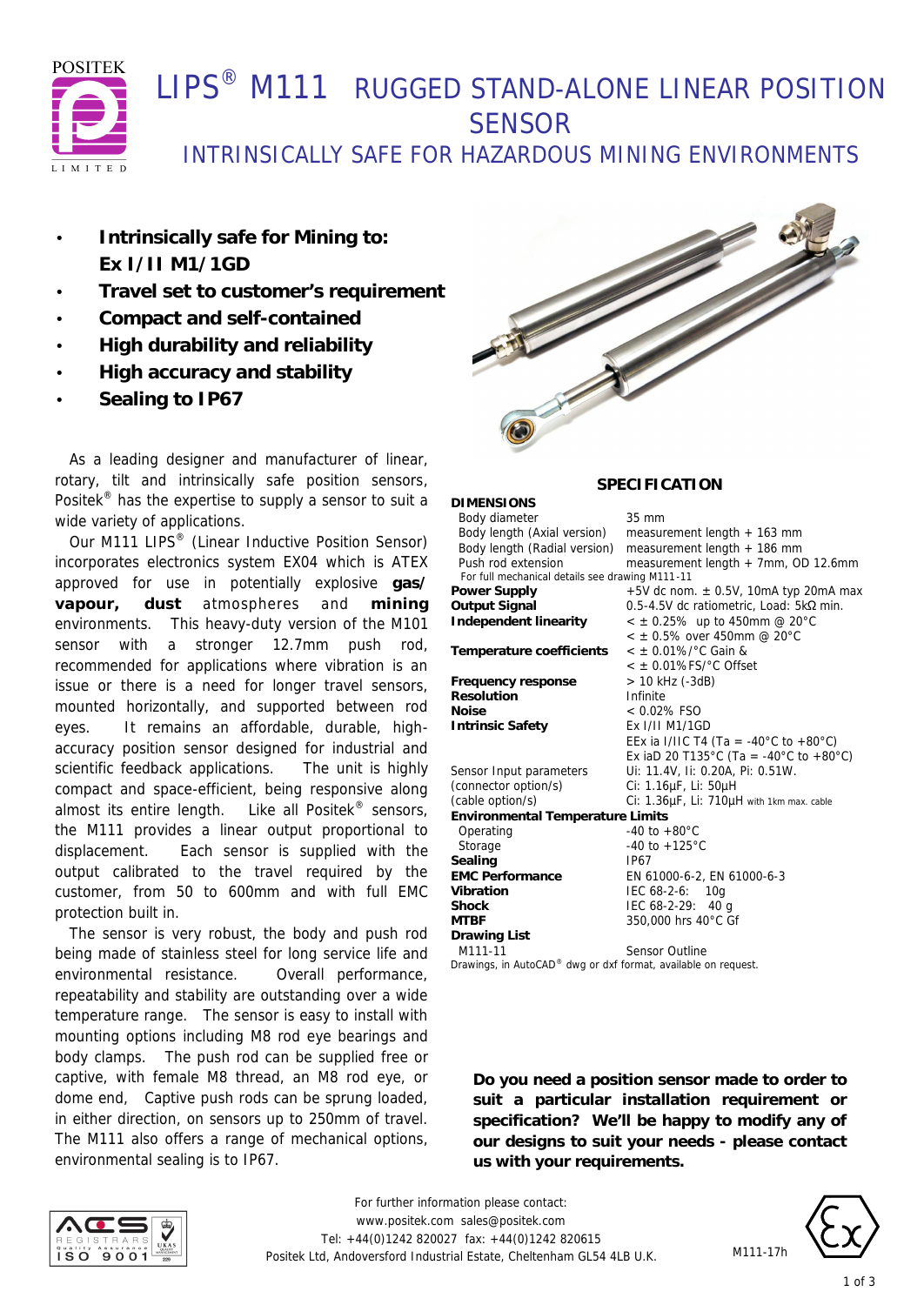

# LIPS® M111 RUGGED STAND-ALONE LINEAR POSITION **SENSOR**

INTRINSICALLY SAFE FOR HAZARDOUS MINING ENVIRONMENTS

Intrinsically safe equipment is defined as *"equipment which is incapable of releasing sufficient electrical or thermal energy under normal or abnormal conditions to cause ignition of a specific hazardous atmosphere mixture in its most easily ignited concentration."*

ATEX approved to; Ex I/II M1/1GD EEx ia IIC T4 (Ta = -40°C to +80°C) Ex iaD 20 T135°C (Ta = -40°C to +80°C)

Designates the sensor as belonging to; Groups I and II: suitable for all areas **(including mining)**, Category M1/1 GD: can be used in areas with continuous, long or frequent periods of exposure to hazardous gas (Zones 2 to 0) and dust (Zone 20), equipment remains energised.

Gas:

Protection class ia, denotes intrinsically safe for all zones Apparatus group IIC: suitable for IIA, IIB and IIC explosive gases.

Temperature class T4: maximum surface temperature under fault conditions 135°C.

Dust:

T135°C: maximum surface temperature under fault conditions 135°C.

Ambient temperature range extended to -40°C to +80°C.

It is imperative Positek® intrinsically safe sensors be used in conjunction with a galvanic barrier to meet the requirements of the product certification. The Positek X005 Galvanic Isolation Amplifier is purpose made for Positek IS sensors making it the perfect choice. Refer to the X005 datasheet for product specification and output configuration options.

### **Safety Parameters:-**

Ui: 11.4V, Ii: 0.20A, Pi: 0.51W

 $Ci = 1.36 \mu F^*$  Li = 710 $\mu$ H<sup>\*</sup> (cable option/s)

 $Ci = 1.16 \mu F$  Li = 50 $\mu$ H (connector option/s)

\*Figures for 1km cable where:  $Ci = 200pF/m$  &  $Li = 660nH/m$ 

Sensors can be installed with a maximum of 1000m of cable. Cable characteristics must not exceed:-

|             | Capacitance: $\leq 200$ pF/m for max. total of: | 200 nF. |
|-------------|-------------------------------------------------|---------|
| Inductance: | $\leq$ 660 nH/m for max, total of:              | 660 µH  |

For cable lengths exceeding 10 metres a five wire connection is recommended to eliminate errors introduced by cable resistance and associated temperature coefficients.

ATEX approved sensors suitable for gas (X series) and dust (E series) applications, are also available from Positek.











## **TABLE OF OPTIONS**

**MEASUREMENT RANGE:** Factory-set to any length from 50 to 600 mm in increments of 1mm.

### **ELECTRICAL INTERFACE OPTIONS**

The Positek® **X005** Galvanic Isolation Amplifier is available with 0.5-9.5V or 4-20mA transmission output options.

#### **CONNECTOR/CABLE OPTIONS**

Connector - Binder 713 series Axial or Radial, IP67 Cable with PG9 gland Axial or Radial, IP67

Cable length >50cm – please specify length in cm up to 15000cm maximum.

We recommend all customers refer to the 3 or 5-Wire Mode Connection page.

### **MOUNTING OPTIONS**

M8 rod eye bearing ( radial versions), Body Tube Clamp/s (axial or radial versions).

**PUSH ROD OPTIONS** – standard retained with M8x1.25 female thread M8 rod eye bearing, Dome end, Sprung loaded (retraction or extension) or Free.

*For further information please contact:* www.positek.com sales@positek.com Tel: +44(0)1242 820027 fax: +44(0)1242 820615 Positek Ltd, Andoversford Industrial Estate, Cheltenham GL54 4LB U.K.



M111-17h